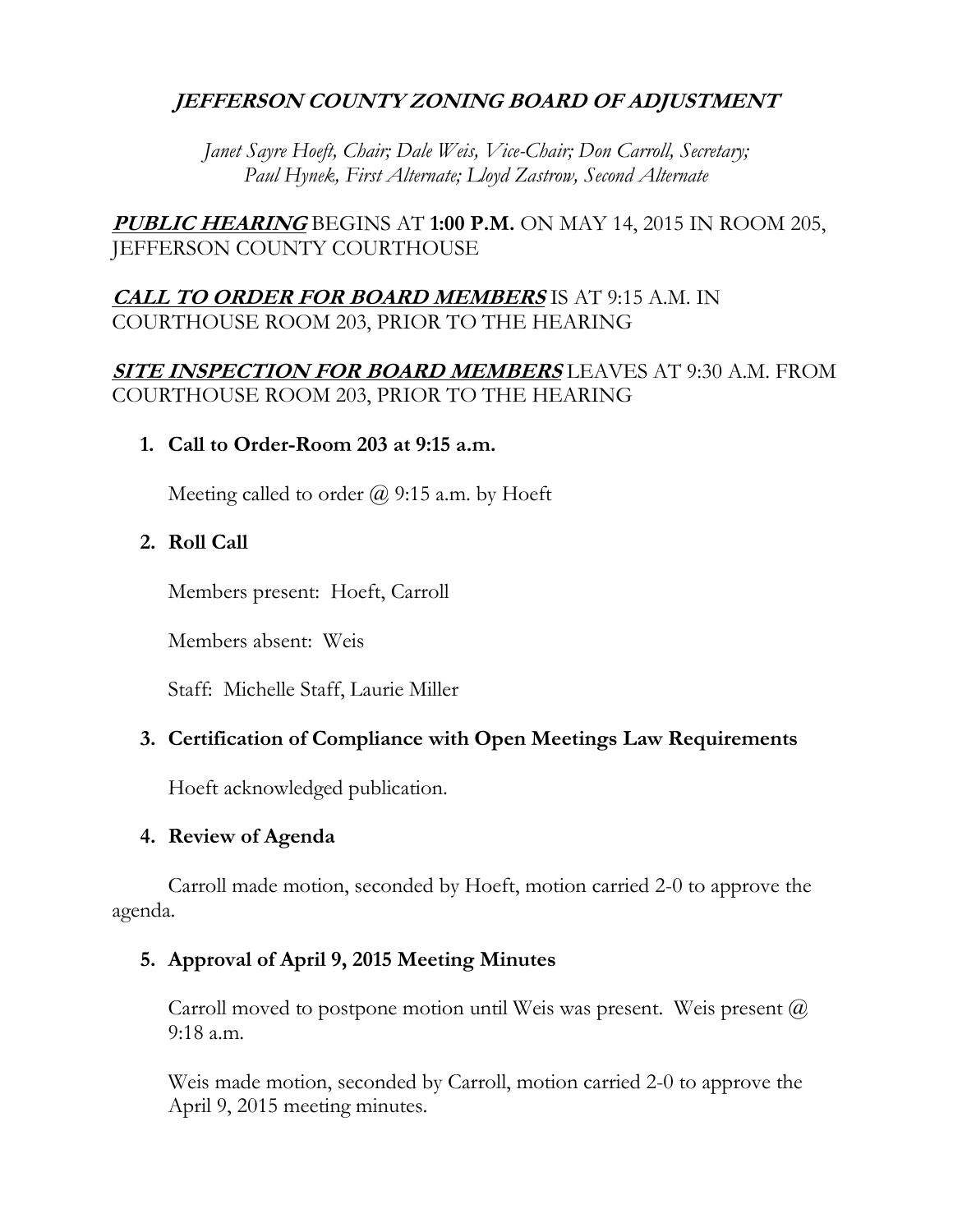NOTE: Hoeft was not present at the April 9, 2015 hearing, and therefore, did not vote.

## 6. **Communications -** None

NOTE: Janet will not be here for the June 2015 public hearing. Zastrow will attend.

 **7. Site Inspections – Beginning at 9:30 a.m. and Leaving from Room 203:** V1457-15 – Warren J & Carol A Harrington, **W9501, W9497 & W9495 Lake Drive,** Town of Sumner V1458-15 – Steven Plue, Rose Stella Estate Property, **Koshkonong Manor Road,** Town of Sumner V1454-15 – Wausau Homes of Cottage Grove, David & Lorraine Peters Trust Property, **W8096 Park Lane,** Town of Lake Mills V1455-15 – William & Renee Wesenberg, **N7084 Manske Road,** Town of Milford V1453-15 – Dean & Susan Andersen, **N6534 County Road N,** Town of Aztalan V1456-15 – Ekrem Idrizi, **W2346 Hanson Road,** Town of Sullivan

# **8. Public Hearing – Beginning at 1:00 p.m. in Room 205**

Meeting called to order  $\omega$  1:00 p.m. by Hoeft

Members present: Hoeft, Carroll, Weis

Members absent: ----

Staff: Michelle Staff, Laurie Miller

## **9. Explanation of Process by Board of Adjustment Chair**

The following was read into the record by Carroll:

# **NOTICE OF PUBLIC HEARING JEFFERSON COUNTY ZONING BOARD OF ADJUSTMENT**

**NOTICE IS HEREBY GIVEN** that the Jefferson County Zoning Board of Adjustment will conduct a public hearing at 1:00 p.m. on Thursday, May 14, 2015 in Room 205 of the Jefferson County Courthouse, Jefferson, Wisconsin. Matters to be heard are applications for variance from terms of the Jefferson County Zoning Ordinance. No variance may be granted which would have the effect of allowing in any district a use not permitted in that district. No variance may be granted which would have the effect of allowing a use of land or property which would violate state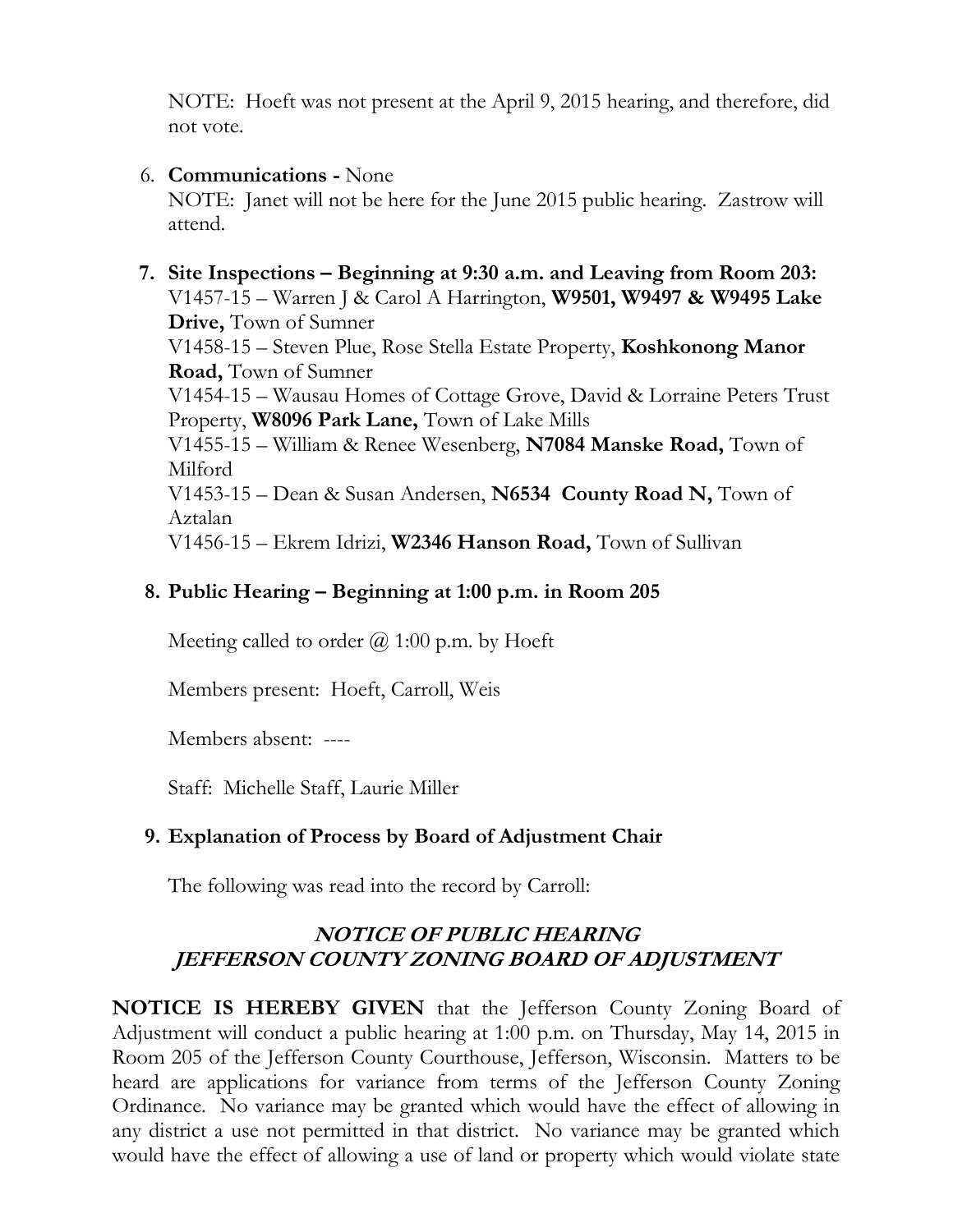laws or administrative rules. Subject to the above limitations, variances may be granted where strict enforcement of the terms of the ordinance results in an unnecessary hardship and where a variance in the standards will allow the spirit of the ordinance to be observed, substantial justice to be accomplished and the public interest not violated. Based upon the findings of fact, the Board of Adjustment must conclude that: 1) Unnecessary hardship is present in that a literal enforcement of the terms of the ordinance would unreasonably prevent the owner from using the property for a permitted purpose or would render conformity with such restrictions unnecessarily burdensome; 2) The hardship is due to unique physical limitations of the property rather than circumstances of the applicant; 3) The variance will not be contrary to the public interest as expressed by the purpose and intent of the zoning ordinance. **PETITIONERS, OR THEIR REPRESENTATIVES, SHALL BE PRESENT.** There may be site inspections prior to public hearing which any interested parties may attend; decisions shall be rendered after public hearing on the following:

**V1453-15 – Dean & Susan Andersen Trust:** Variance from Sec. 11.03(d) of the Jefferson County Zoning Ordinance and Sec. 15.04(c) of the Land Division/Subdivision Ordinance to allow access to a new residence over an adjoining property. The site is at **N6522 County Road N** in the Town of Aztalan on PIN 002- 0714-1143-000 (30 Acres) in an A-1, Exclusive Agricultural zone.

Dean Anderson presented his petition. He explained that the new proposed driveway was too close to the top of the hill per the Highway Department. The only place now is where they are proposing the shared driveway.

There were no questions or comments in favor or opposition of the petition. Carroll read into the record correspondence received from the Jefferson County Highway Department which was in the file. There was not a response from the town in the file, and no one from the town was present.

Staff report was given by Staff. She gave the background/history of the property. They want to sell the old farmhouse, and they need access approval from the Highway Department, but the Highway Department did not approve a new access.

Carroll questioned if this would be a joint use of the existing driveway. The petitioner responded yes. Weis commented on their intent to build and sell of the old home. The petitioner confirmed. Hoeft questioned Staff on the 66' frontage and access requirement and the building location. Staff explained the ordinance requirements and the buildings not meeting the required setbacks if a 66' access was created.

**V1454-15 – Wausau Homes of Cottage Grove/David & Lorraine Peters Trust Property:** Variance from Sec. 11.07(d)2 of the Jefferson County Zoning Ordinance to construct a residence at less than the required right-of-way and centerline setbacks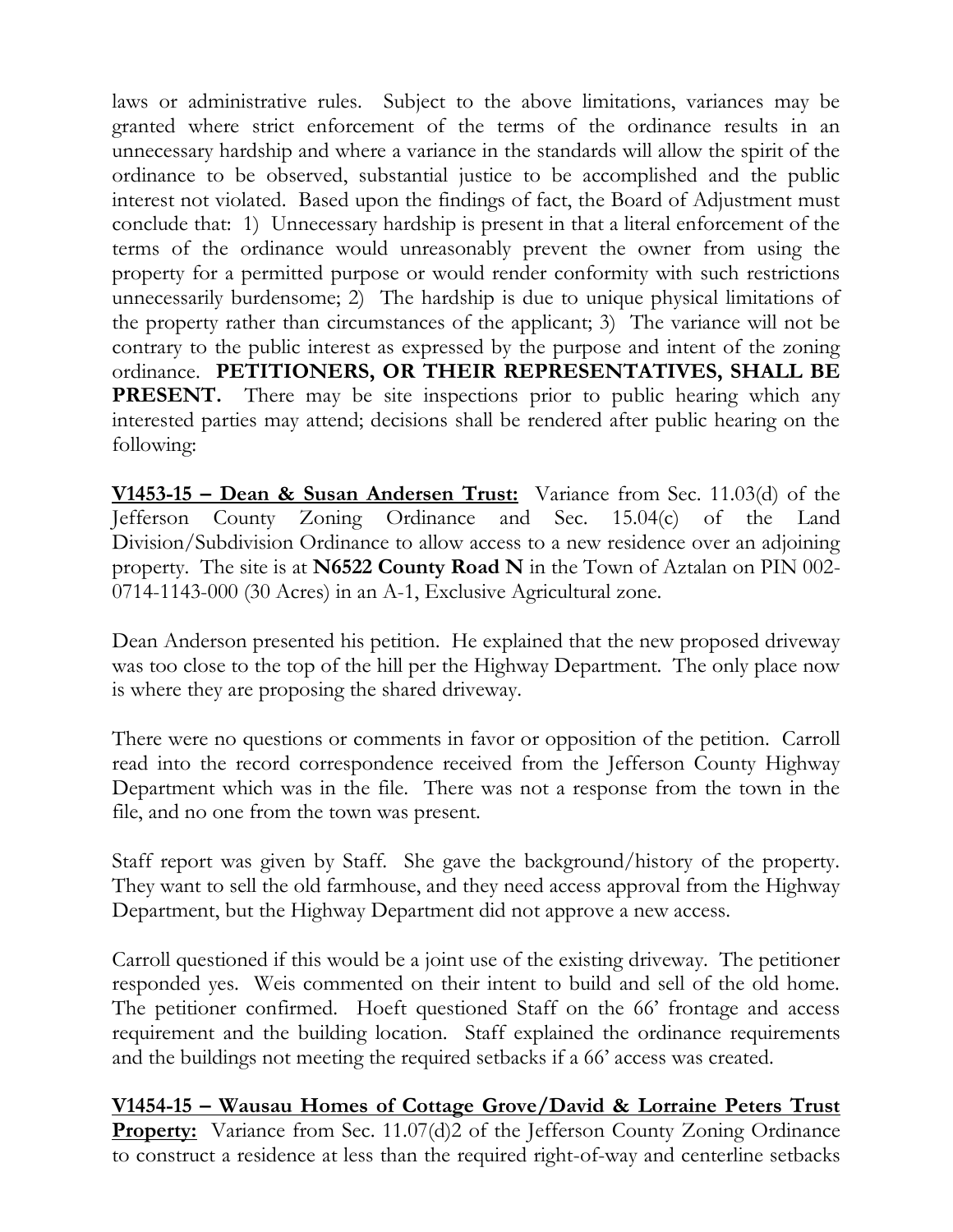of **County Road B and Park Lane**. The property is in the Town of Lake Mills on PIN 018-0713-0233-025 (0.709 Acre) in a Residential R-1 zone.

Ben Conklin and Dave Peters were present. Mr. Conklin presented the petition on behalf of the owners. He stated they would like to remove the existing home and replace it which will encroach on the setbacks.

Hoeft questioned if the access was from Park Lane. The petitioner stated there was an access on County Road B and one on Park Lane.

There were no questions or comments in favor of the petition. Gerald Oestriech, neighbor, expressed concerns with the water problems/drainage with the current structure. The petitioner stated they could work with them to drain the water away from his property. Oestreich had a concern that there would be no assurances that he would not have water problems. The petitioner stated that the owners are willing to work with them to make sure that doesn't happen. Mr. Peters stated that they would be draining the water from the roof underground, and would be grading the property anyway so the drainage problem could be taken care of at that time.

There was a town response in the file approving the petition which was read into the record by Hoeft. Hoeft asked about a Highway Department response. Staff stated there was a e-mail in the file.

Staff report was given by Staff. She stated they would like to remove the existing structure. The lot is on a corner of County Road B and Park Lane, and she noted there is access from both those roads. She also stated there was no area on this lot to build that would meet the setbacks. She went on to explain proposed setbacks and the setback requirements.

Hoeft read the e-mail from the Highway Department into the record which stated that they wanted only one access which would be off of Park Lane. The petitioner stated that they were planning on using the existing driveway. Staff further explained the Highway Department's reason for Park Lane access. The petitioner asked Staff about a driveway off of Park Lane. Staff explained it was up to the town for the driveway with consideration of the vision clearance triangle.

Carroll asked for clarification that the variance was for setbacks. The petitioner stated that was correct. Weis questioned the petitioner on the driveways. The petitioner explained. Weis commented on the location of the plotted proposed residence versus the existing location, and asked Staff about the driveways which is in dispute with the Highway Department. Staff stated that it can be a condition of the Board, and further explained. Weis commented that on their site visit, the speed limit was 35 MPH, and that there was also a boat ramp/access. Staff further explained the options of the Board that could be set as conditions in their decision. The petitioner asked if the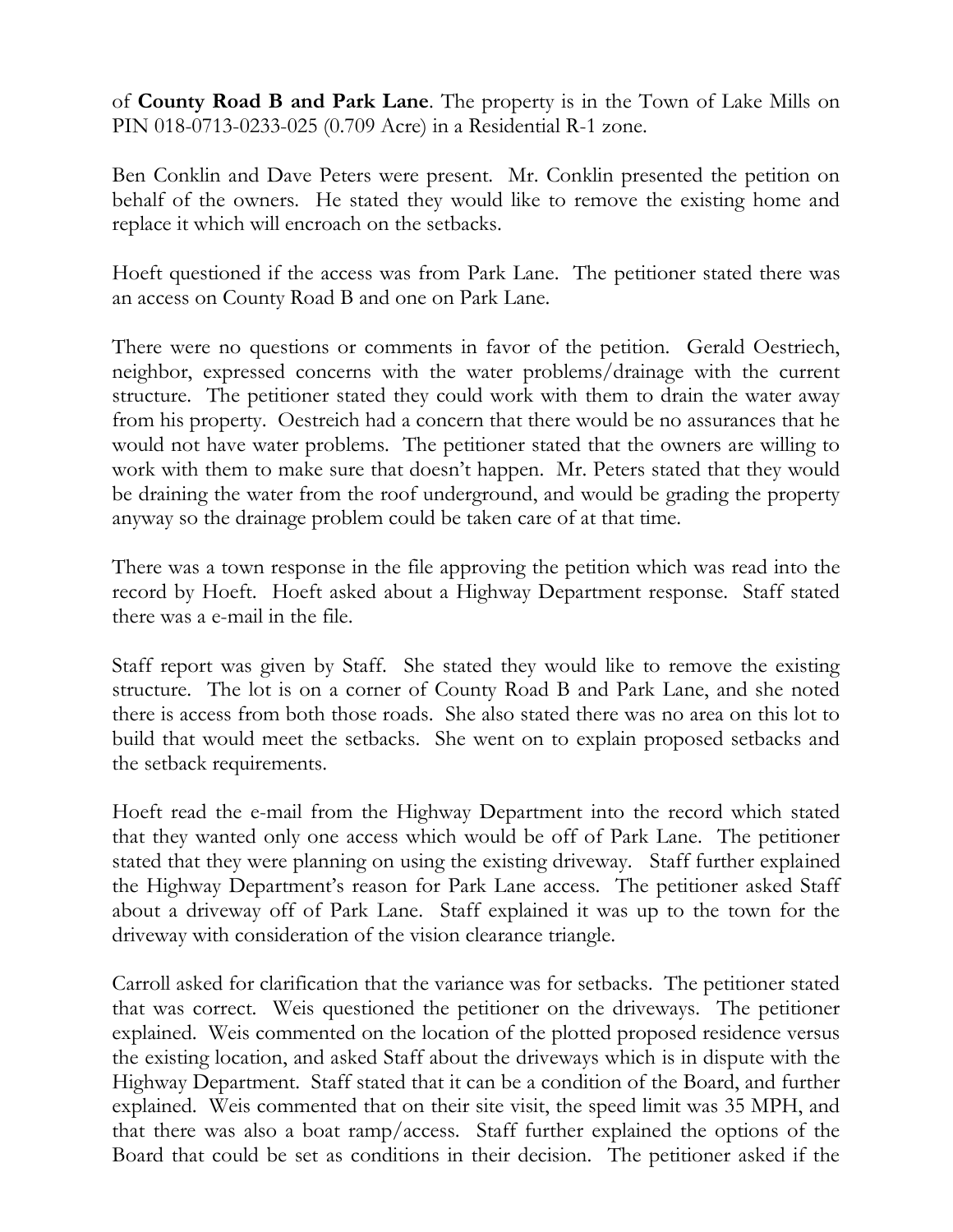decks proposed were affected by the setbacks. Staff stated that they are. Staff asked if the deck(s) would be coming closer to the setbacks. The petitioner stated that one deck was being proposed at whatever can fit into the setbacks. Weis questioned if the setbacks were from the overhangs. The petitioner stated that it was from the overhang, but that the sketch showed both.

**V1455-15 – William & Renee Wesenberg:** Variance from Sec. 11.04(f)6 of the Jefferson County Zoning Ordinance to allow reduction of the minimum side yard setback for a detached accessory structure. The property is in an A-1, Exclusive Agricultural zone at **N7084 Manske Road,** Town of Milford, on PIN 020-0714- 0513-001 (1.07 Acre).

Bill Wesenberg presented his petition. He wants to construct a utility shed at 5' from the lot line, and chose this location because of the unique physical limitations of the property - floodplain, well, and septic drainage field.

There were no questions or comments in favor or opposition of the petition. There was a town response in the file approving the petition, and was read into the record by Carroll.

Staff report was given by Staff. She explained that they would be removing the existing, and building a new structure, and also explained the setback requirements. Staff asked the petitioner if there was another location for the shed. The petitioner stated this was the only place, and further explained the physical limitations and the placement of the shed.

Hoeft questioned if he would be tearing down the existing shed. The petitioner stated he would like to leave it there. Weis commented on the problems with the property.

**V1456-15 – Ekrem Idrizi:** Variance from Sec. 11.04(f)8 to temporarily allow two principal structures in an A-3, Rural Residential zone while a replacement home is under construction. The site is at **W2346 Hanson Road** on PIN 026-0616-3024-003 (1.108 Acre) in the Town of Sullivan.

Mr. Idrizi presented the petition. They want to live in the existing home while they are building the new home. They would tear down the old home, and would ask for one year after the new home is constructed.

There were no questions or comments in favor or opposition of the petition. There was a town response in the file approving the petition which was read into the record by Weis.

Staff report was given by Staff. She stated that the new home being proposed needs to meet the required setbacks, and the septic would need to be replaced. The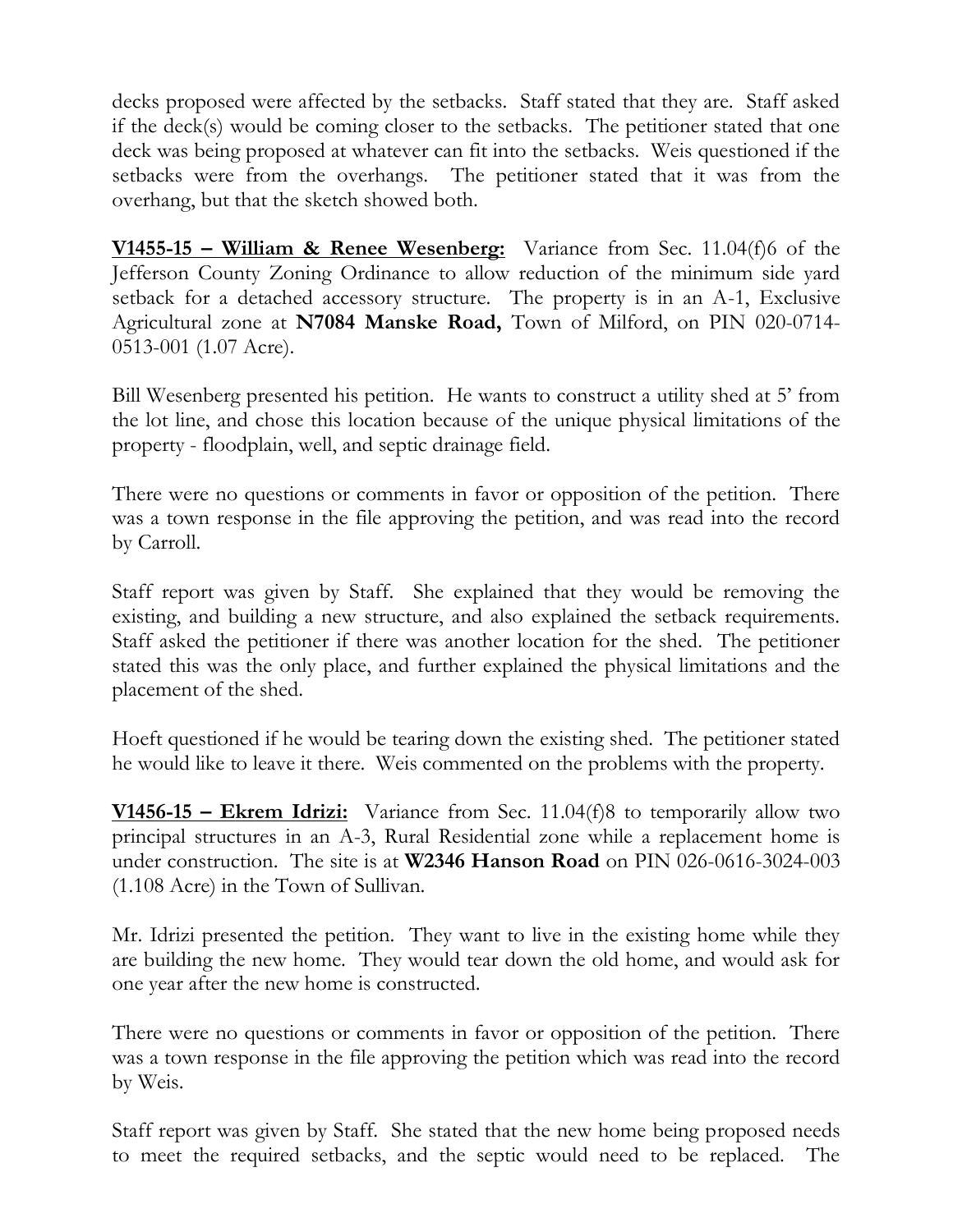petitioner asked if it would be OK if the old home could be removed one year after occupancy of the new home. Staff stated that Zoning doesn't issue the occupancy permit, and can only go two years from when the permit is issued. There was further discussion on the time period the old home should be removed. Staff explained the history of problems in the past by allowing two homes by permit. There was further discussion on when the old home needed to be removed. Weis questioned the petitioner on the time limit. The petitioner explained.

**V1457-15-Warren & Carol Harrington:** Variance from Sec. 11.09(e) of the Jefferson County Zoning Ordinance to allow separation of a substandard lot from contiguous lands under the same ownership. The lot is at **W9501 Lake Drive** in the Town of Sumner, on PIN 028-0513-1934-050 (0.186 Acre) in a Residential R-1 zone.

Warren Harrington presented his petition. They own all three lots, and he explained how he wanted to change the separation of the lots.

There were no questions or comments in favor or opposition of the petition. There was a town response in the file in favor of the petition, and was read into the record by Weis.

Staff report was given by Staff. She explained the lots and ordinance requirements. Weis asked Staff to explain the non-conforming lot requirements. Staff explained. Weis ask Staff if they would be splitting the lots up, what would be the setbacks. Staff explained the setback requirements. Weis asked the petitioner if there were any plans in the future for the existing house. The petitioner explained.

**V1458-15 – Steven E Plue/Rose M Stella Estate Property:** Variance from Sec. 11.03(f) of the Jefferson County Zoning Ordinance to allow an accessory use/structure without a principal use/structure. The site is on **Hilltop Road** in the Town of Sumner on PIN 028-0513-1613-002 (1.43 Acre) and is zoned Residential R-2.

Steven Plue presented the petition. He has an accepted offer to purchase on the lot. He explained that he wants a 40'x50' structure for personal use. The existing property does not have the square footage for another structure. His home is directly across from this property. He explained the location of the septic on his property.

There were no questions or comments in favor or opposition of the petition. There was a town response in the file approving this petition with conditions, and was read into the record by Weis.

Carroll asked the petitioner if he has received an accepted offer or if he has placed an offer on the lot. The petitioner stated that he has placed an offer to the owner.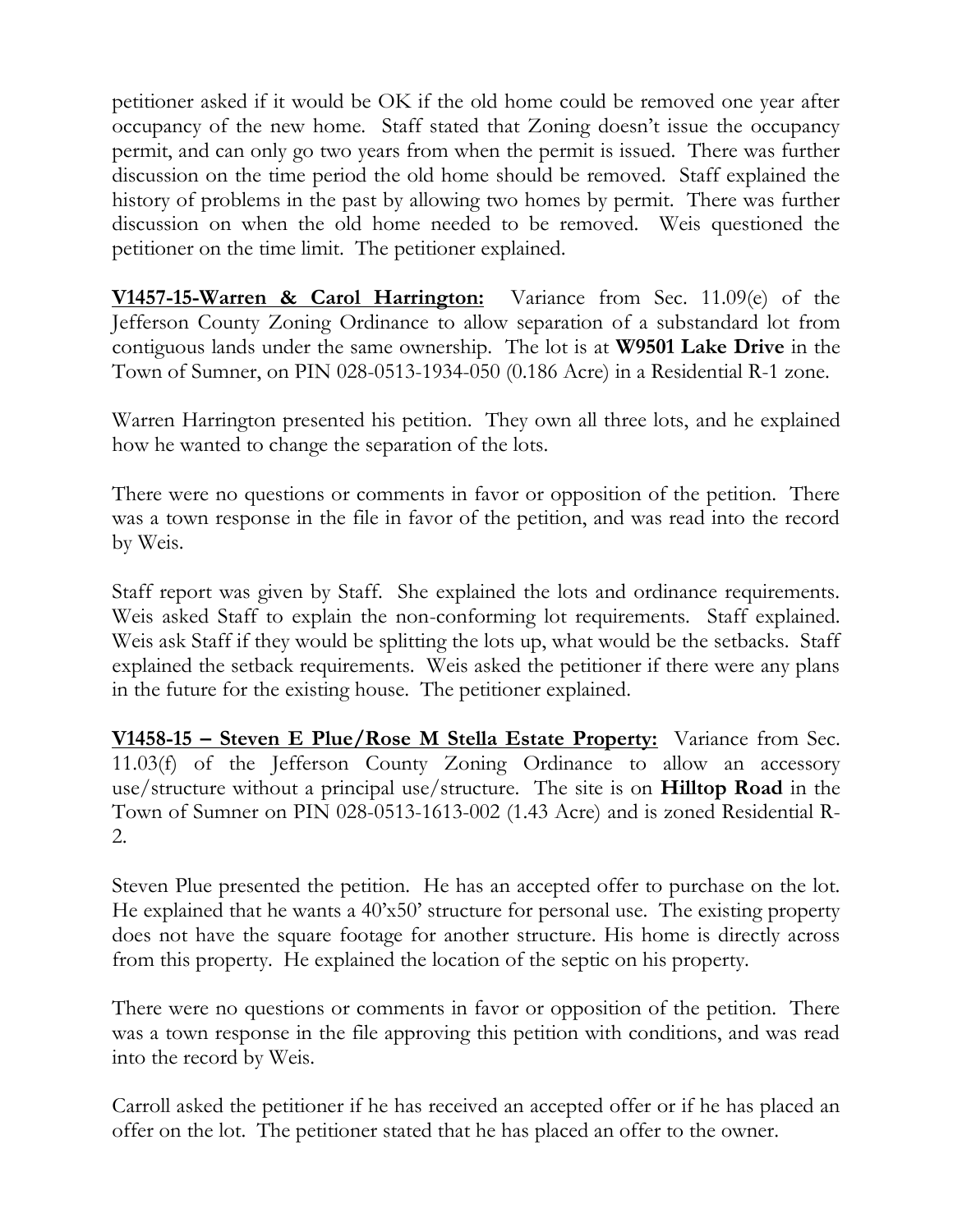Staff report was given by Staff. She explained the history of the property and further explained the petitioner's request.

Carroll asked the petitioner if he had any objection to information given by Staff. The petitioner stated no. Carroll noted that this property was encircled by the road. The petitioner explained it would be only three sides. One side is an alleyway. Weis noted that this was a large parcel, and commented on the location and placement of the structure. Staff made comment on selling this separately, and the Board's option to put conditions on their decision. There was further discussion on possible conditions that could be placed on the decision. The petitioner commented that would be acceptable and reasonable.

Hoeft commented on the septic location and asked if there was anywhere on his lot that he could build. Weis commented on the grade of the property and septic.

There was a brief break  $\omega$  2:13 p.m. The Board was back in session for decisions  $\omega$ 2:15 p.m.

# **10. Decisions on Above Petitions (See following pages & files)**

# **11.Adjourn**

Weis made motion, seconded by Carroll, motion carried 3-0 to adjourn  $\omega$ 3:17 p.m.

**If you have questions regarding these variances, please contact the Zoning Department at 920-674-7113 or 920-674-8638. Variance files referenced on this hearing notice may be viewed in Courthouse Room 201 between the hours of 8:00 a.m. and 4:30 p.m. Monday through Friday, excluding holidays. Materials covering other agenda items can be found at www.jeffersoncountywi.gov.**

The Board may discuss and/or take action on any item specifically listed on the agenda.

# **JEFFFERSON COUNTY ZONING BOARD OF ADJUSTMENT**

Individuals requiring special accommodations for attendance at the meeting should contact the County Administrator at 920-674-7101 at least 24 hours prior to the meeting so appropriate arrangements can be made.

*A digital recording of the meeting will be available in the Zoning Department upon request.*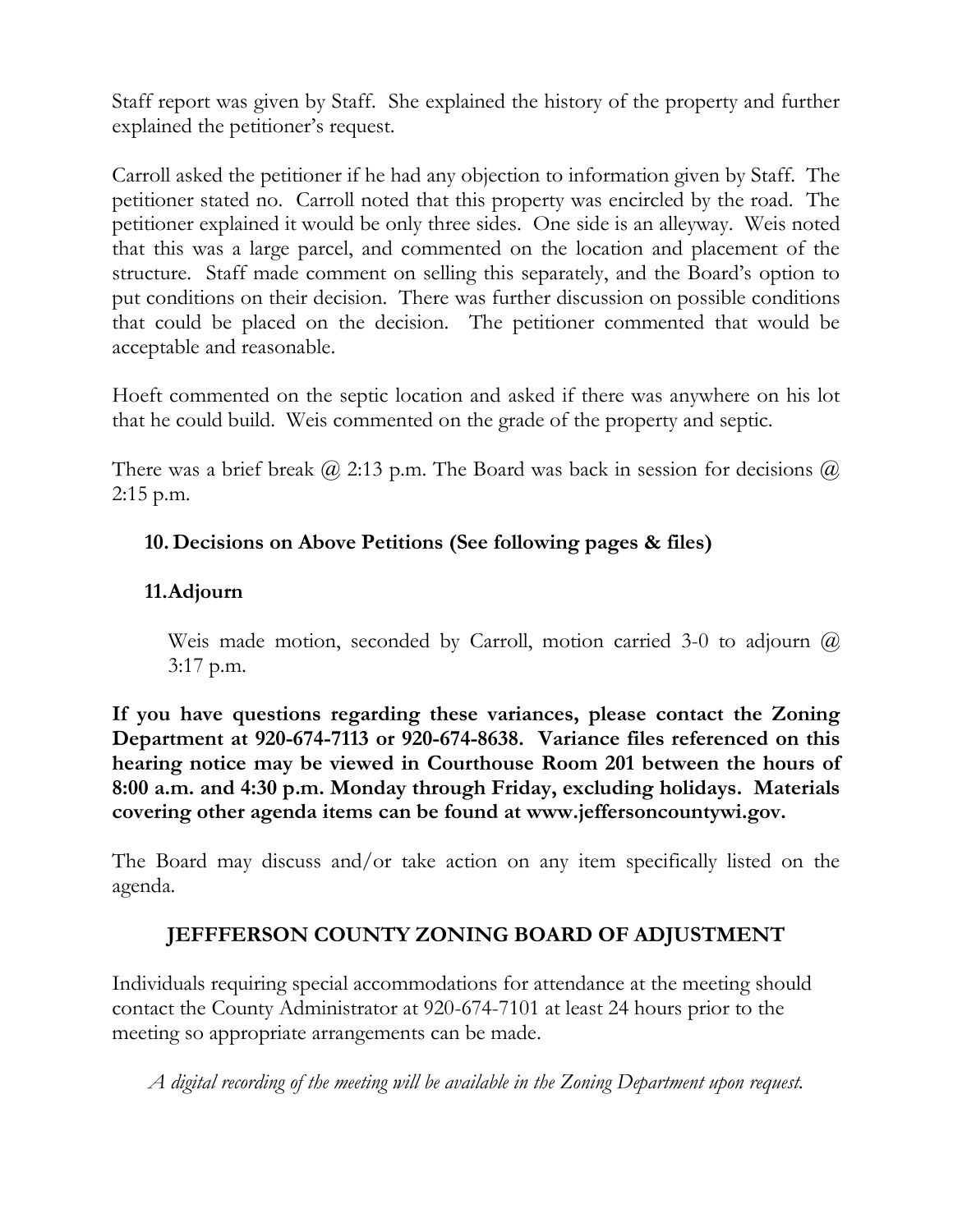Secretary Date Date

\_\_\_\_\_\_\_\_\_\_\_\_\_\_\_\_\_\_\_\_\_\_\_\_\_\_\_\_\_\_\_\_\_\_\_\_\_\_\_\_ \_\_\_\_\_\_\_\_\_\_\_\_\_\_\_\_\_\_\_\_\_\_

# **DECISION OF THE ZONING BOARD OF ADJUSTMENT JEFFERSON COUNTY, WISCONSIN FINDINGS OF FACT**

**PETITION NO.: 2015 V1453 HEARING DATE: 05-14-2015**

**APPLICANT: Dean E & Susan J Andersen Trust**

**PROPERTY OWNER: SAME**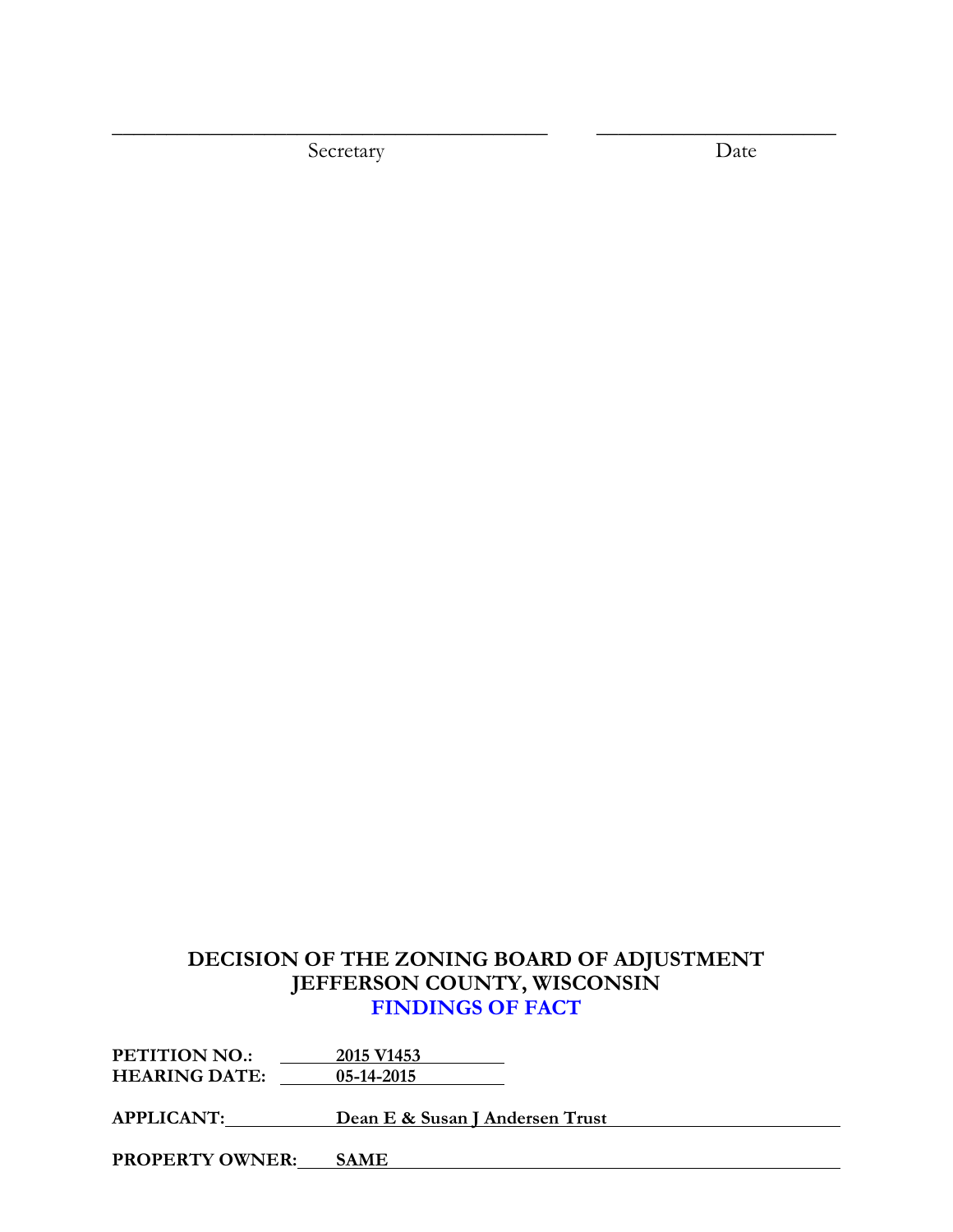**PARCEL (PIN #): 002-0714-1143-000**

**TOWNSHIP: Aztalan**

**INTENT OF PETITIONER:** To create a land division where the remainder of the **lands, which includes a new residence, will not have access to a public road. The petitioner is proposing a 33 feet wide easement.** 

### THE APPLICANT REQUESTS A VARIANCE FROM SECTION 11.03(d) & 11.04 (c) **OF THE JEFFERSON COUNTY ZONING ORDINANCE.**

#### **THE FEATURES OF THE PROPOSED CONSTRUCTION AND PROPERTY WHICH RELATE TO THE GRANT OR DENIAL OF THE VARIANCE APPLICATION ARE:**

**In September of 2013, the Planning and Zoning Committee allowed the petitioner to replace an existing home more than 100 feet from the existing location. At the time, there were two residences on the parcel. In January 2014, the Planning and Zoning Department issued a Zoning/Land Use Permit for a new home. Since no new lots were created, the two residences could use the existing driveway, but the Anderson's informed the Planning and Zoning Department of their intent to split off the older home, therefore, cutting off the access to the new residence. Planning and Zoning staff informed the Anderson's that a new access would be required for the reminding lands. The Anderson's started to go through the rezoning process. On October 27, 2014, the petition was postponed "for creation of the required access to the remaining A-1 zoned area over its own road frontage, including the establishment of a fire number at that location. Without this change, this petition will not move forward." On November 4, 2014, the Anderson's wrote to our department that the driveway and fire number was installed. On November 17, 2014, the Planning and Zoning Committee site inspected the property. On November 14, 2014, the Planning and Zoning Committee approved the rezoning with several conditions, one of them being "getting a letter from Anderson's stating that they will be creating a driveway and a new fire number (N6534 CTH N) to the new home. Access approval by the County Highway Department is required for the new drive. On November 25, 2014, the Planning and Zoning Office received a letter from the Anderson's stating that they intend to use the new driveway, and that they have a new fire number and gravel installed**  with photos. On December 4, 2014, the Planning and Zoning Department received the final **Certified Survey Map of the land division and forwarded it to the Highway Department. The Jefferson County Highway Department indicated that a new access was not approved, and that a new access would not be approved on the entire frontage of the parcel.**

#### **FACTS OR OBSERVATIONS BASED ON SITE INSPECTIONS: Site inspections conducted. Observed property layout & location.**

**FACTS PRESENTED AT PUBLIC HEARING: See tape, minutes & file.**

- **A. NO VARIANCE MAY BE GRANTED WHICH WOULD HAVE THE EFFECT OF ALLOWING IN ANY DISTRICT A USE NOT PERMITTED IN THAT DISTRICT ---------**
- **B. NO VARIANCE MAY BE GRANTED WHICH WOULD HAVE THE EFFECT OF ALLOWING A USE OF LAND OR PROPERTY WHICH WOULD VIOLATE STATE LAWS OR ADMINISTRATIVE RULES: ---------**
- **C. SUBJECT TO THE ABOVE LIMITATIONS, VARIANCES MAY BE GRANTED WHERE STRICT ENFORCEMENT OF THE TERMS OF THE ORDINANCE**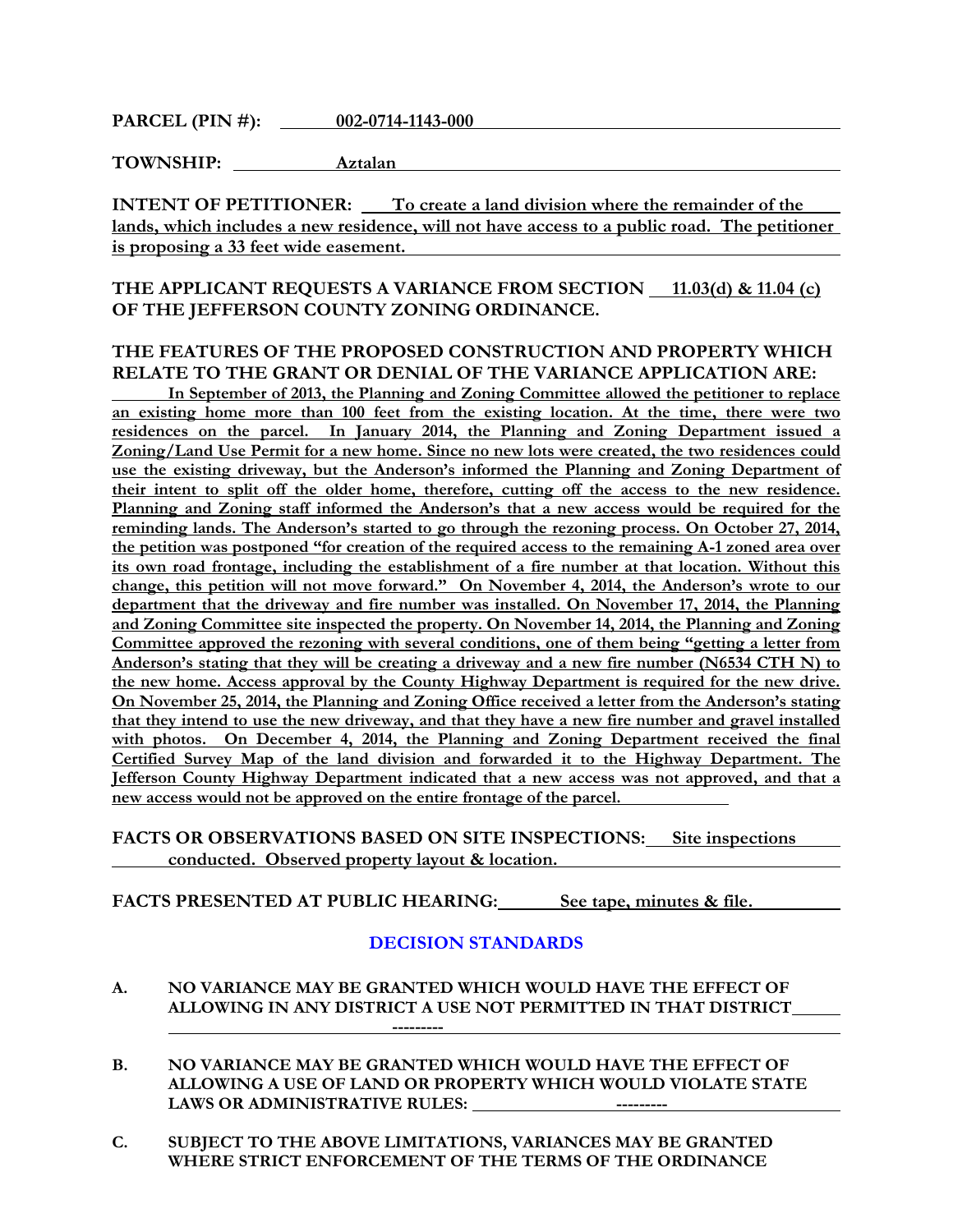**RESULTS IN AN UNNECESSARY HARDSHIP & WHERE A VARIANCE IN THE STANDARDS WILL ALLOW THE SPIRIT OF THE ORDINANCE TO BE OBSERVED, SUBSTANTIAL JUSTICE TO BE ACCOMPLISHED, & THE PUBLIC INTEREST NOT VIOLATED.**

**BASED ON THE FINDINGS OF FACT, THE BOARD CONCLUDES THAT:**

- **1. UNNECESSARY HARDSHIP IS PRESENT IN THAT A LITERAL ENFORCEMENT OF THE TERMS OF THE ZONING ORDINANCE WOULD UNREASONABLY PREVENT THE OWNER FROM USING THE PROPERTY FOR A PERMITTED PURPOSE OR WOULD RENDER CONFORMITY WITH SUCH RESTRICTIONS UNNECESSARILY BURDENSOME BECAUSE it is the only access allowed**
- **2. THE HARDSHIP IS DUE TO UNIQUE PHYSICAL LIMITATIONS OF THE PROPERTY RATHER THAN THE CIRCUMSTANCES OF THE APPLICANT BECAUSE** historically, this driveway was used for access to the river residence which **occurred before the current ordinance.**
- **3. THE VARIANCE WILL NOT BE CONTRARY TO THE PUBLIC INTEREST AS EXPRESSED BY THE PURPOSE AND INTENT OF THE ZONING ORDINANCE BECAUSE it's the only safe access that can be agreed upon.**

**\*A VARIANCE MAY BE GRANTED IF ALL THESE CONDITIONS ARE MET\***

**DECISION: THE REQUESTED VARIANCE IS GRANTED.**

**MOTION: Weis SECOND: Carroll VOTE: 3-0**

**CONDITIONS OF APPROVAL: Access to be defined by legal easement if separated.**

**CHAIRPERSON**

**SIGNED: DATE: 05-14-2015**

**BOARD DECISIONS MAY BE APPEALED TO CIRCUIT COURT. AUDIO RECORD OF THESE PROCEEDINGS IS AVAILABLE UPON REQUEST.**

## **DECISION OF THE ZONING BOARD OF ADJUSTMENT JEFFERSON COUNTY, WISCONSIN**

## **FINDINGS OF FACT**

**PETITION NO.: 2015 V1454 HEARING DATE: 05-14-2015**

**APPLICANT: Wausau Homes of Cottage Grove Attn: Ben Conklin**

**PROPERTY OWNER: David & Lorraine Peters Trust**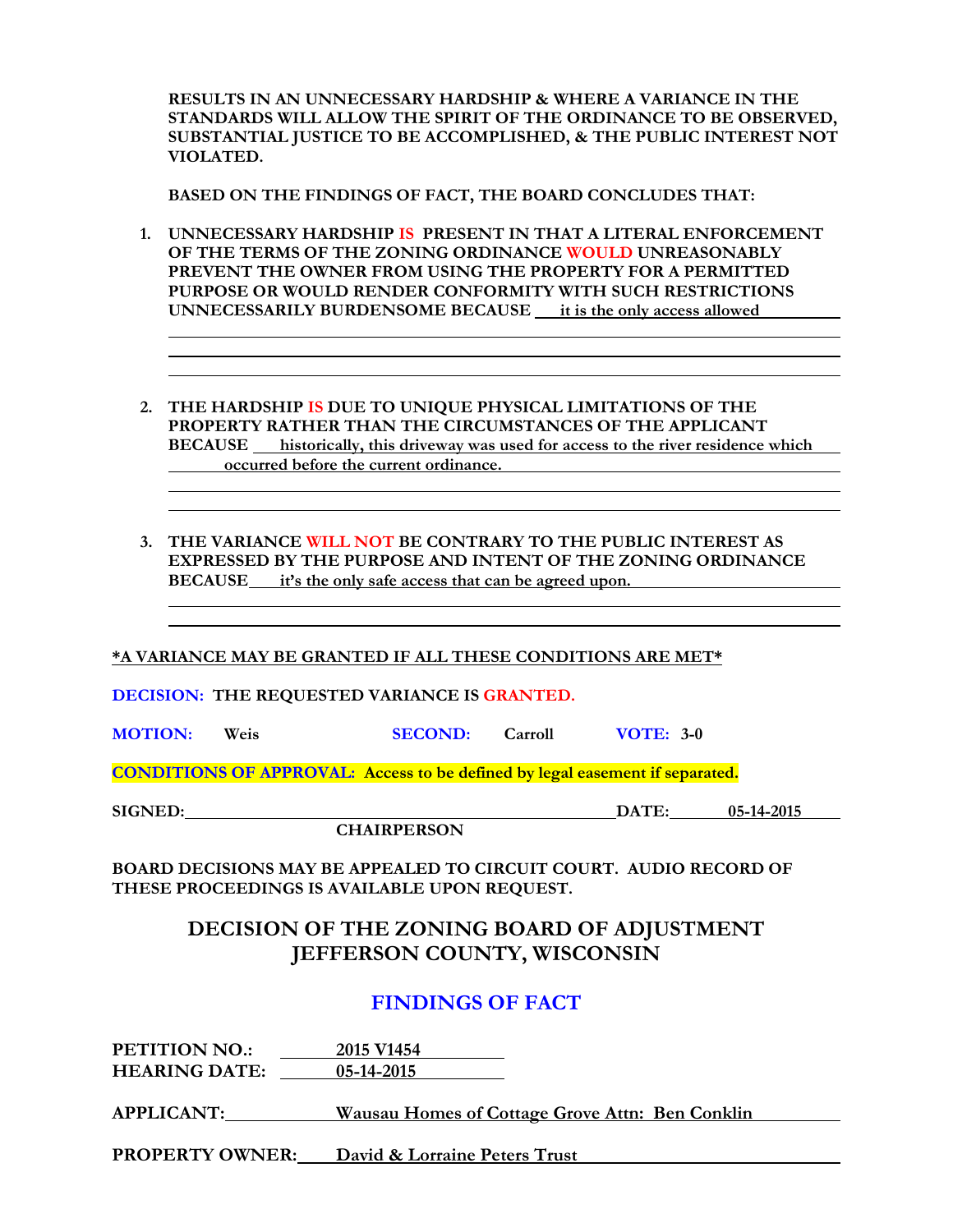**PARCEL (PIN #): 018-0713-0233-025**

**TOWNSHIP: Lake Mills**

**INTENT OF PETITIONER:** The petitioner would like to remove the existing **residence and build a new residence. The new residence will not meet road setback requirements.** 

THE APPLICANT REQUESTS A VARIANCE FROM SECTION 11.07(d)<sub>2</sub> OF THE **JEFFERSON COUNTY ZONING ORDINANCE.**

**THE FEATURES OF THE PROPOSED CONSTRUCTION AND PROPERTY WHICH RELATE TO THE GRANT OR DENIAL OF THE VARIANCE APPLICATION ARE:**

**The petitioner would like to remove the existing residence and built a brand new residence. The new residence is proposed 18.2 feet from the right of way of CTH B, whereas the required setback is 50 feet from the right-of-way and 110 feet from the centerline. The new residence will be 10.4 feet from the right of way Park Lane whereas the required setback is 50 feet from the right-of-way and 85 feet from the centerline.** 

**FACTS OR OBSERVATIONS BASED ON SITE INSPECTIONS: Site inspections conducted. Observed property layout & location.**

**FACTS PRESENTED AT PUBLIC HEARING: See tape, minutes & file.**

- **A. NO VARIANCE MAY BE GRANTED WHICH WOULD HAVE THE EFFECT OF ALLOWING IN ANY DISTRICT A USE NOT PERMITTED IN THAT DISTRICT ---------**
- **B. NO VARIANCE MAY BE GRANTED WHICH WOULD HAVE THE EFFECT OF ALLOWING A USE OF LAND OR PROPERTY WHICH WOULD VIOLATE STATE LAWS OR ADMINISTRATIVE RULES: ---------**
- **C. SUBJECT TO THE ABOVE LIMITATIONS, VARIANCES MAY BE GRANTED WHERE STRICT ENFORCEMENT OF THE TERMS OF THE ORDINANCE RESULTS IN AN UNNECESSARY HARDSHIP & WHERE A VARIANCE IN THE**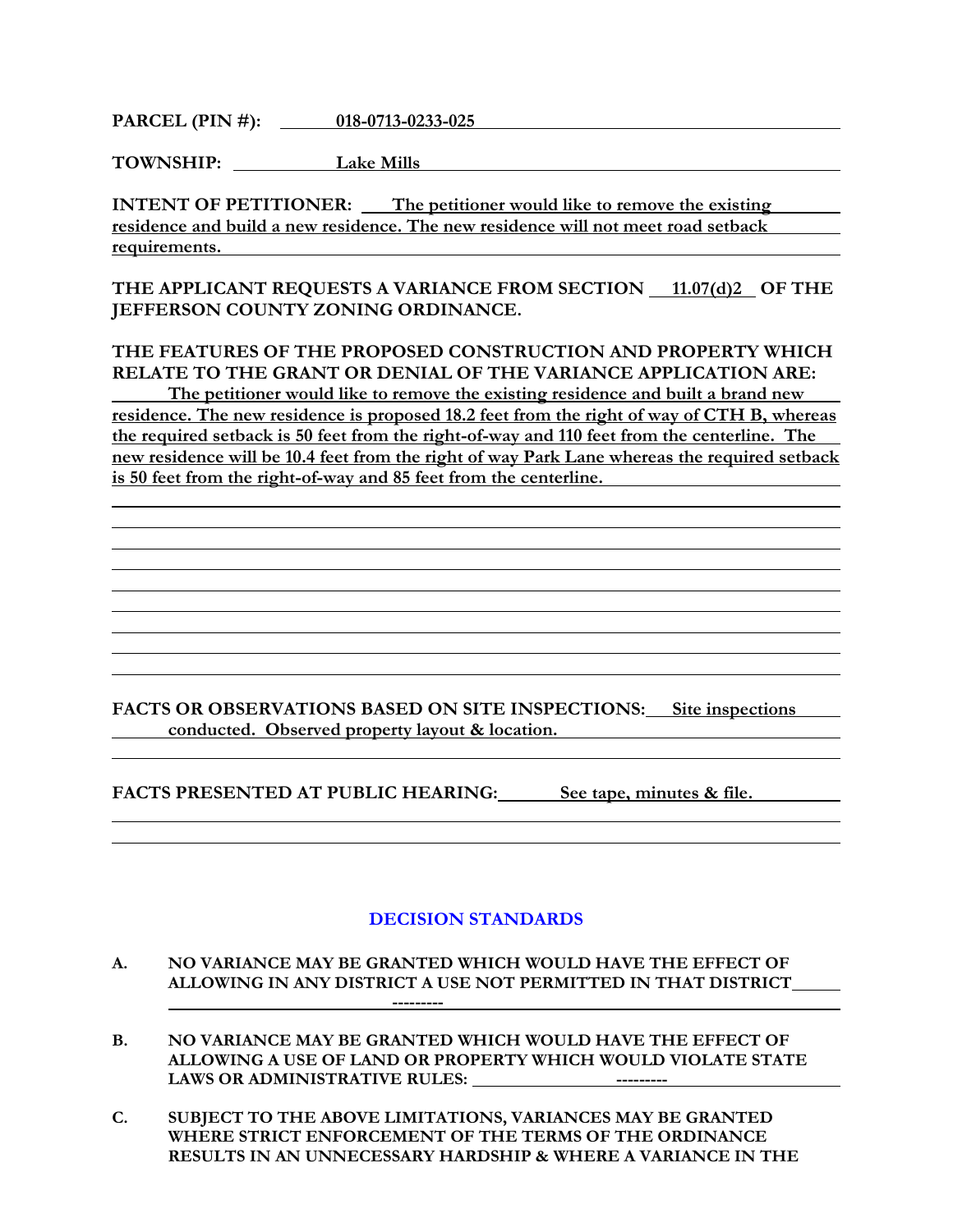**STANDARDS WILL ALLOW THE SPIRIT OF THE ORDINANCE TO BE OBSERVED, SUBSTANTIAL JUSTICE TO BE ACCOMPLISHED, & THE PUBLIC INTEREST NOT VIOLATED.**

**BASED ON THE FINDINGS OF FACT, THE BOARD CONCLUDES THAT:**

- **4. UNNECESSARY HARDSHIP IS PRESENT IN THAT A LITERAL ENFORCEMENT OF THE TERMS OF THE ZONING ORDINANCE WOULD UNREASONABLY PREVENT THE OWNER FROM USING THE PROPERTY FOR A PERMITTED PURPOSE OR WOULD RENDER CONFORMITY WITH SUCH RESTRICTIONS UNNECESSARILY BURDENSOME BECAUSE it would be a burden to not demolish the existing structure and rebuild it.**
- **5. THE HARDSHIP IS DUE TO UNIQUE PHYSICAL LIMITATIONS OF THE PROPERTY RATHER THAN THE CIRCUMSTANCES OF THE APPLICANT BECAUSE** of the unique size and shape of the lot, and the location at an intersection **makes the variance necessary. Due to the location of the lot, they could not meet the setbacks.**
- **6. THE VARIANCE WILL NOT BE CONTRARY TO THE PUBLIC INTEREST AS EXPRESSED BY THE PURPOSE AND INTENT OF THE ZONING ORDINANCE BECAUSE the elimination of the County Road B access will be safer.**

#### **\*A VARIANCE MAY BE GRANTED IF ALL THESE CONDITIONS ARE MET\***

#### **DECISION: THE REQUESTED VARIANCE IS GRANTED.**

| <b>MOTION:</b> | – Hoeft         | <b>SECOND:</b> | Weis    | <b>VOTE:</b> |       |
|----------------|-----------------|----------------|---------|--------------|-------|
|                | Weis (modified) |                | Carroll |              | $3-0$ |

**CONDITIONS OF APPROVAL: The proposed structure is to remain within the limits of the setbacks shown on the proposed survey, and the access on County Highway B be eliminated.**

**CHAIRPERSON**

**SIGNED: DATE: 05-14-2015**

**BOARD DECISIONS MAY BE APPEALED TO CIRCUIT COURT. AUDIO RECORD OF THESE PROCEEDINGS IS AVAILABLE UPON REQUEST.**

## **DECISION OF THE ZONING BOARD OF ADJUSTMENT JEFFERSON COUNTY, WISCONSIN**

## **FINDINGS OF FACT**

**PETITION NO.: 2015 V1455 HEARING DATE: 05-14-2015**

**APPLICANT: William D & Renee M Wesenberg**

**PROPERTY OWNER: SAME**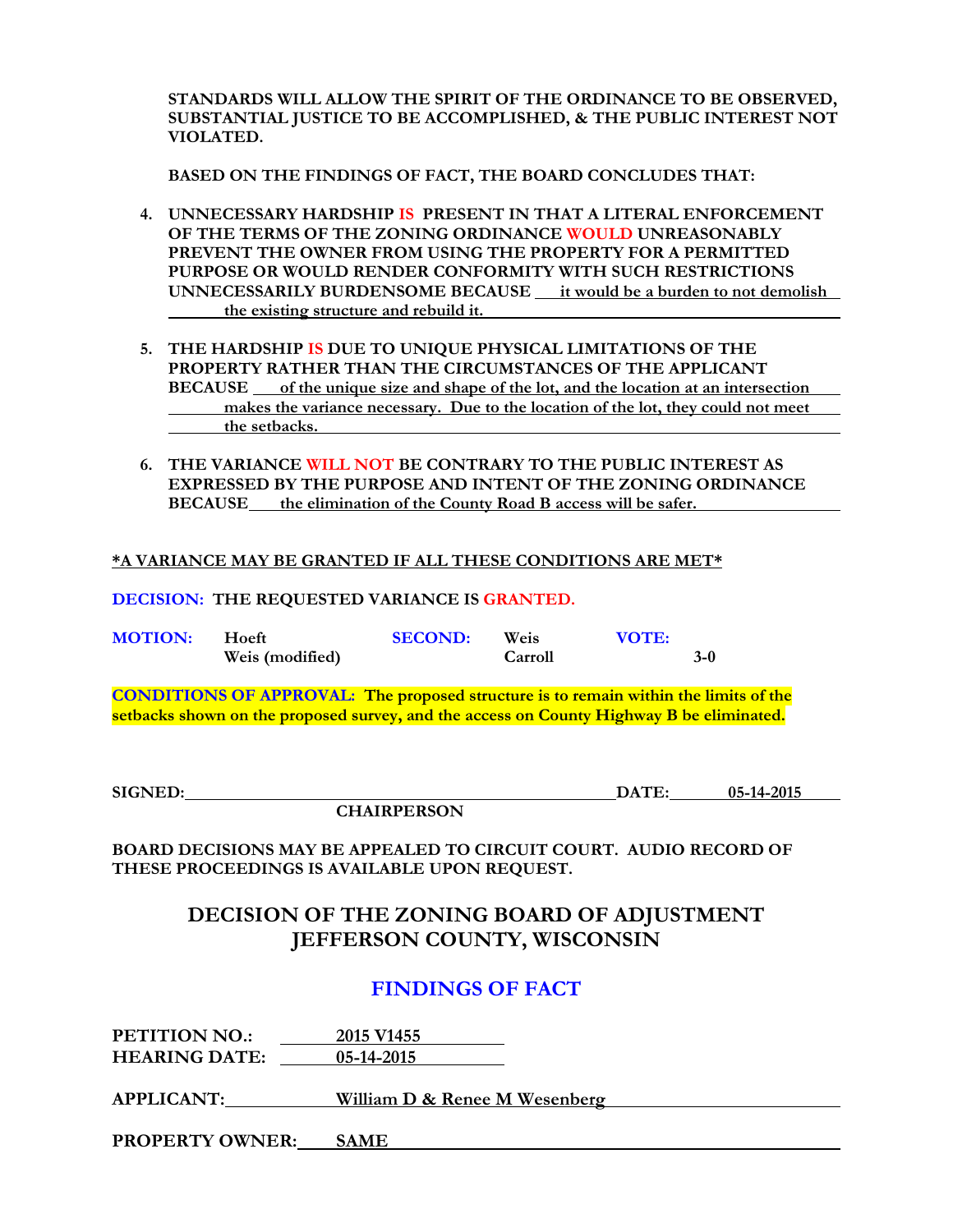**PARCEL (PIN #): 020-0714-0513-001**

**TOWNSHIP: Milford**

**INTENT OF PETITIONER:** To construct a detached accessory building within the **required setback.** 

THE APPLICANT REQUESTS A VARIANCE FROM SECTION 11.04(f)6 OF **THE JEFFERSON COUNTY ZONING ORDINANCE.**

**THE FEATURES OF THE PROPOSED CONSTRUCTION AND PROPERTY WHICH RELATE TO THE GRANT OR DENIAL OF THE VARIANCE APPLICATION ARE: The parcel is 1.070 acres with an existing residence and a small shed.**

Petitioner is proposing to remove the existing small shed and construct a new 22 feet x 12 **feet (264 sq. ft.) detached accessory structure. The structure is proposed 5 feet from the lot line whereas 20 feet is required.** 

**FACTS OR OBSERVATIONS BASED ON SITE INSPECTIONS: Site inspections conducted. Observed property layout & location.**

**FACTS PRESENTED AT PUBLIC HEARING: See tape, minutes & file.**

- **A. NO VARIANCE MAY BE GRANTED WHICH WOULD HAVE THE EFFECT OF ALLOWING IN ANY DISTRICT A USE NOT PERMITTED IN THAT DISTRICT ---------**
- **B. NO VARIANCE MAY BE GRANTED WHICH WOULD HAVE THE EFFECT OF ALLOWING A USE OF LAND OR PROPERTY WHICH WOULD VIOLATE STATE LAWS OR ADMINISTRATIVE RULES: ---------**
- **C. SUBJECT TO THE ABOVE LIMITATIONS, VARIANCES MAY BE GRANTED WHERE STRICT ENFORCEMENT OF THE TERMS OF THE ORDINANCE RESULTS IN AN UNNECESSARY HARDSHIP & WHERE A VARIANCE IN THE STANDARDS WILL ALLOW THE SPIRIT OF THE ORDINANCE TO BE OBSERVED,**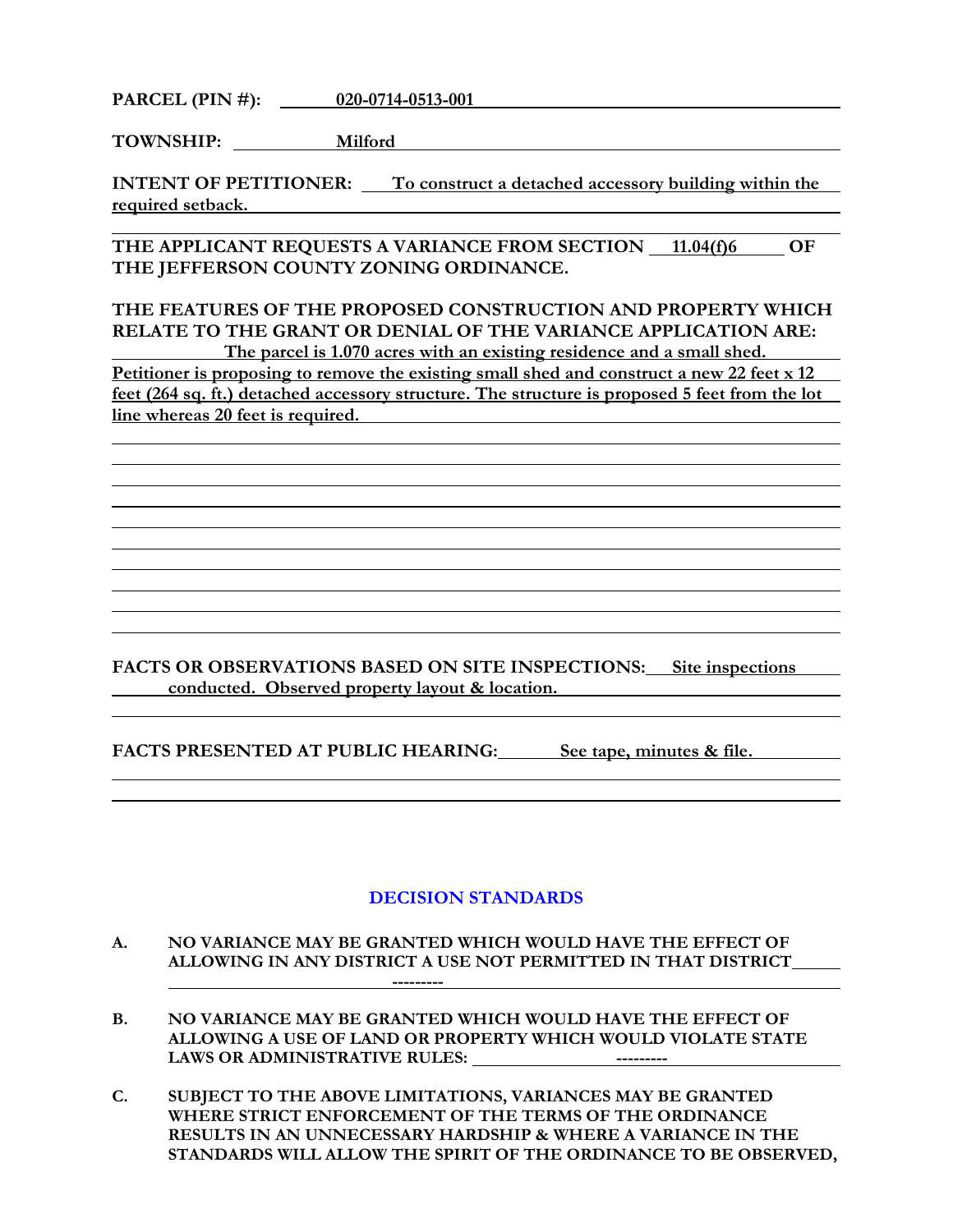**BASED ON THE FINDINGS OF FACT, THE BOARD CONCLUDES THAT:**

- **7. UNNECESSARY HARDSHIP IS PRESENT IN THAT A LITERAL ENFORCEMENT OF THE TERMS OF THE ZONING ORDINANCE WOULD UNREASONABLY PREVENT THE OWNER FROM USING THE PROPERTY FOR A PERMITTED PURPOSE OR WOULD RENDER CONFORMITY WITH SUCH RESTRICTIONS UNNECESSARILY BURDENSOME BECAUSE \_\_ this is the only place for a shed. He needs storage. The lot has an odd shape, and there are drainage problems.**
- **8. THE HARDSHIP IS DUE TO UNIQUE PHYSICAL LIMITATIONS OF THE PROPERTY RATHER THAN THE CIRCUMSTANCES OF THE APPLICANT BECAUSE** there are multiple physical limitations. This is the only place for the shed **because of the shape of the lot, drainage problems, and septic location.**
- **9. THE VARIANCE WILL NOT BE CONTRARY TO THE PUBLIC INTEREST AS EXPRESSED BY THE PURPOSE AND INTENT OF THE ZONING ORDINANCE BECAUSE it does not affect the neighbors, nor is it near the road and no one is across the road. There is no negative impact.**

**\*A VARIANCE MAY BE GRANTED IF ALL THESE CONDITIONS ARE MET\***

**DECISION: THE REQUESTED VARIANCE IS GRANTED.**

| <b>MOTION:</b> | Carroll | <b>SECOND:</b> | Hoeft | <b>VOTE: 3-0</b> |
|----------------|---------|----------------|-------|------------------|
|----------------|---------|----------------|-------|------------------|

**CONDITIONS OF APPROVAL/DENIAL:**

**SIGNED: DATE: 05-14-2015** 

**CHAIRPERSON**

**BOARD DECISIONS MAY BE APPEALED TO CIRCUIT COURT. AUDIO RECORD OF THESE PROCEEDINGS IS AVAILABLE UPON REQUEST.**

## **DECISION OF THE ZONING BOARD OF ADJUSTMENT JEFFERSON COUNTY, WISCONSIN**

## **FINDINGS OF FACT**

| PETITION NO.:<br><b>HEARING DATE:</b> | 2015 V <sub>1456</sub><br>05-14-2015 |
|---------------------------------------|--------------------------------------|
| <b>APPLICANT:</b>                     | Ekrem Idrizi                         |
| <b>PROPERTY OWNER:</b>                | <b>SAME</b>                          |
| PARCEL $(PIN #)$ :                    | 026-0616-3024-003                    |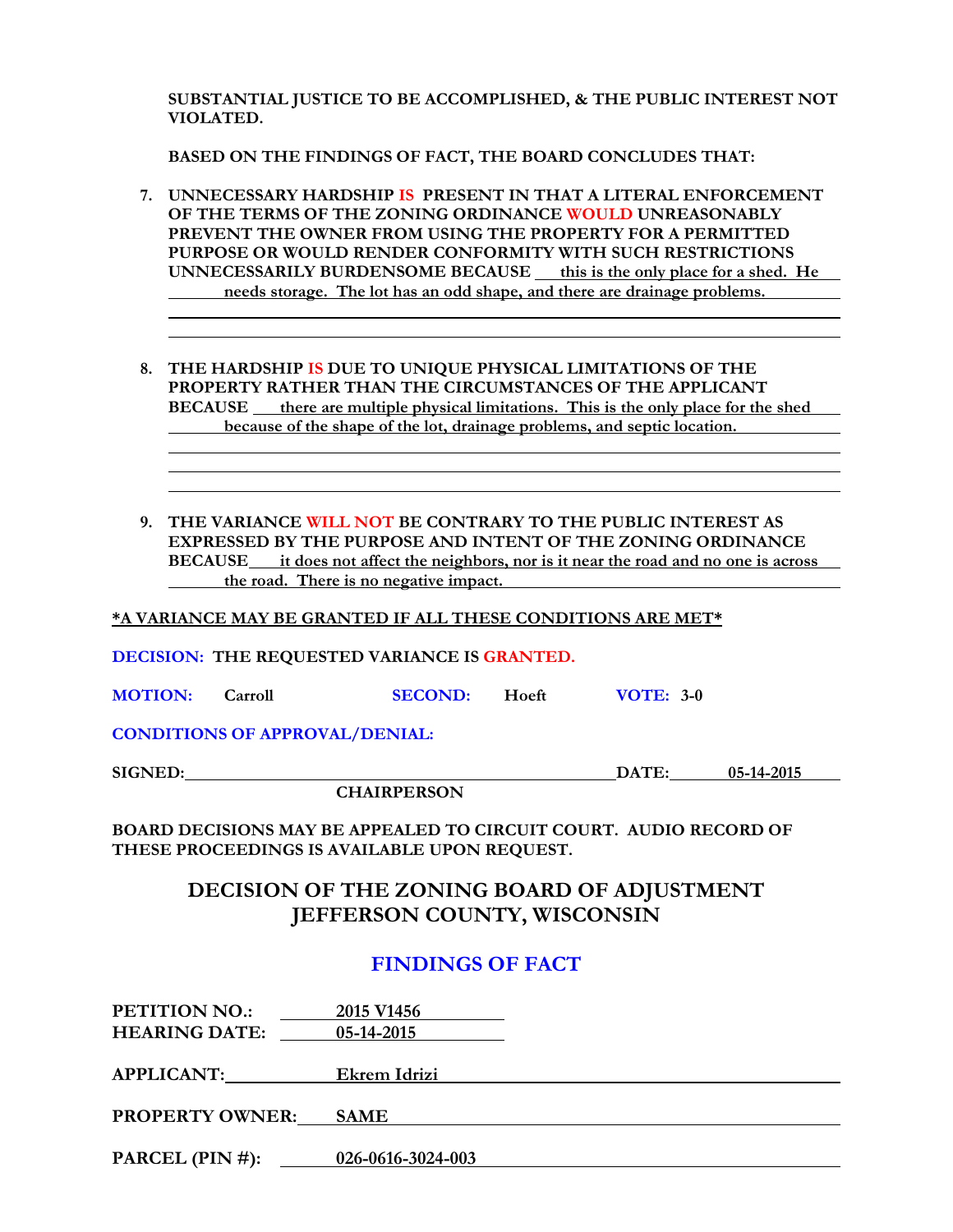# **TOWNSHIP: Sullivan**

**INTENT OF PETITIONER:** To temporarily allow two principal structures in an A-3 **zone while a replacement home is under construction.** 

### **THE APPLICANT REQUESTS A VARIANCE FROM SECTION 11.04(f)8 OF THE JEFFERSON COUNTY ZONING ORDINANCE.**

## **THE FEATURES OF THE PROPOSED CONSTRUCTION AND PROPERTY WHICH RELATE TO THE GRANT OR DENIAL OF THE VARIANCE APPLICATION ARE:**

**The petitioner would like to live in an existing residence while the new residence is under construction. There is no proposal for time of removal for the older structure. The new structure must meet all setbacks. A new sanitary system will be required.** 

**FACTS OR OBSERVATIONS BASED ON SITE INSPECTIONS: Site inspections conducted. Observed property layout & location.**

<u> 1989 - Andrea San Andrea San Andrea San Andrea San Andrea San Andrea San Andrea San Andrea San Andrea San An</u>

**FACTS PRESENTED AT PUBLIC HEARING: See tape, minutes & file.**

- **A. NO VARIANCE MAY BE GRANTED WHICH WOULD HAVE THE EFFECT OF ALLOWING IN ANY DISTRICT A USE NOT PERMITTED IN THAT DISTRICT ---------**
- **B. NO VARIANCE MAY BE GRANTED WHICH WOULD HAVE THE EFFECT OF ALLOWING A USE OF LAND OR PROPERTY WHICH WOULD VIOLATE STATE LAWS OR ADMINISTRATIVE RULES: ---------**
- **C. SUBJECT TO THE ABOVE LIMITATIONS, VARIANCES MAY BE GRANTED WHERE STRICT ENFORCEMENT OF THE TERMS OF THE ORDINANCE RESULTS IN AN UNNECESSARY HARDSHIP & WHERE A VARIANCE IN THE STANDARDS WILL ALLOW THE SPIRIT OF THE ORDINANCE TO BE OBSERVED,**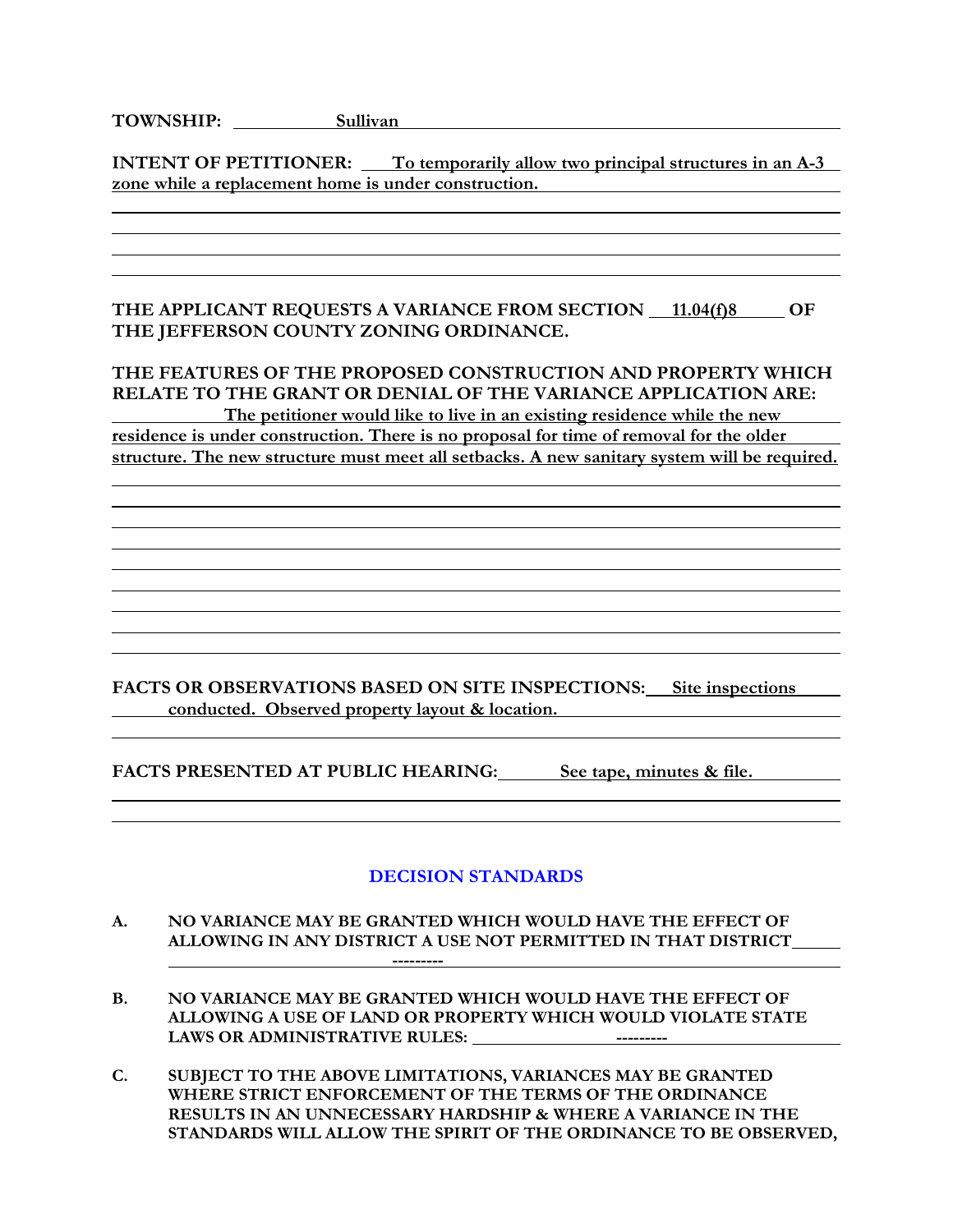**BASED ON THE FINDINGS OF FACT, THE BOARD CONCLUDES THAT:**

- **10. UNNECESSARY HARDSHIP IS PRESENT IN THAT A LITERAL ENFORCEMENT OF THE TERMS OF THE ZONING ORDINANCE WOULD UNREASONABLY PREVENT THE OWNER FROM USING THE PROPERTY FOR A PERMITTED PURPOSE OR WOULD RENDER CONFORMITY WITH SUCH RESTRICTIONS UNNECESSARILY BURDENSOME BECAUSE \_\_ not being able to live in the old house while constructing the new home is a hardship.**
- **11. THE HARDSHIP IS DUE TO UNIQUE PHYSICAL LIMITATIONS OF THE PROPERTY RATHER THAN THE CIRCUMSTANCES OF THE APPLICANT BECAUSE** there were past problems enforcing the ordinance for removal of the old **homes in a timely manner.**
- **12. THE VARIANCE WILL NOT BE CONTRARY TO THE PUBLIC INTEREST AS EXPRESSED BY THE PURPOSE AND INTENT OF THE ZONING ORDINANCE BECAUSE the end result will be one residence. There is no impact as long as the old structure is removed.**

**\*A VARIANCE MAY BE GRANTED IF ALL THESE CONDITIONS ARE MET\***

**DECISION: THE REQUESTED VARIANCE IS GRANTED.**

**MOTION: Weis SECOND: Hoeft VOTE: 3-0**

**CONDITIONS OF APPROVAL: The old home is to be removed within two years from the issuance of the permit. Upon occupancy of the new residence, the old residence is not to be occupied.**

**SIGNED: DATE: 05-14-2015**

**CHAIRPERSON**

**BOARD DECISIONS MAY BE APPEALED TO CIRCUIT COURT. AUDIO RECORD OF THESE PROCEEDINGS IS AVAILABLE UPON REQUEST. DECISION OF THE ZONING BOARD OF ADJUSTMENT JEFFERSON COUNTY, WISCONSIN**

## **FINDINGS OF FACT**

| PETITION NO.:<br><b>HEARING DATE:</b> | 2015 V1457<br>05-14-2015                                |
|---------------------------------------|---------------------------------------------------------|
| <b>APPLICANT:</b>                     | Warren J & Carol A Harrington                           |
| <b>PROPERTY OWNER:</b>                | <b>SAME</b>                                             |
| PARCEL $(PIN #)$ :                    | 028-0513-1934-050, 028-0513-1934-051, 028-0513-1934-052 |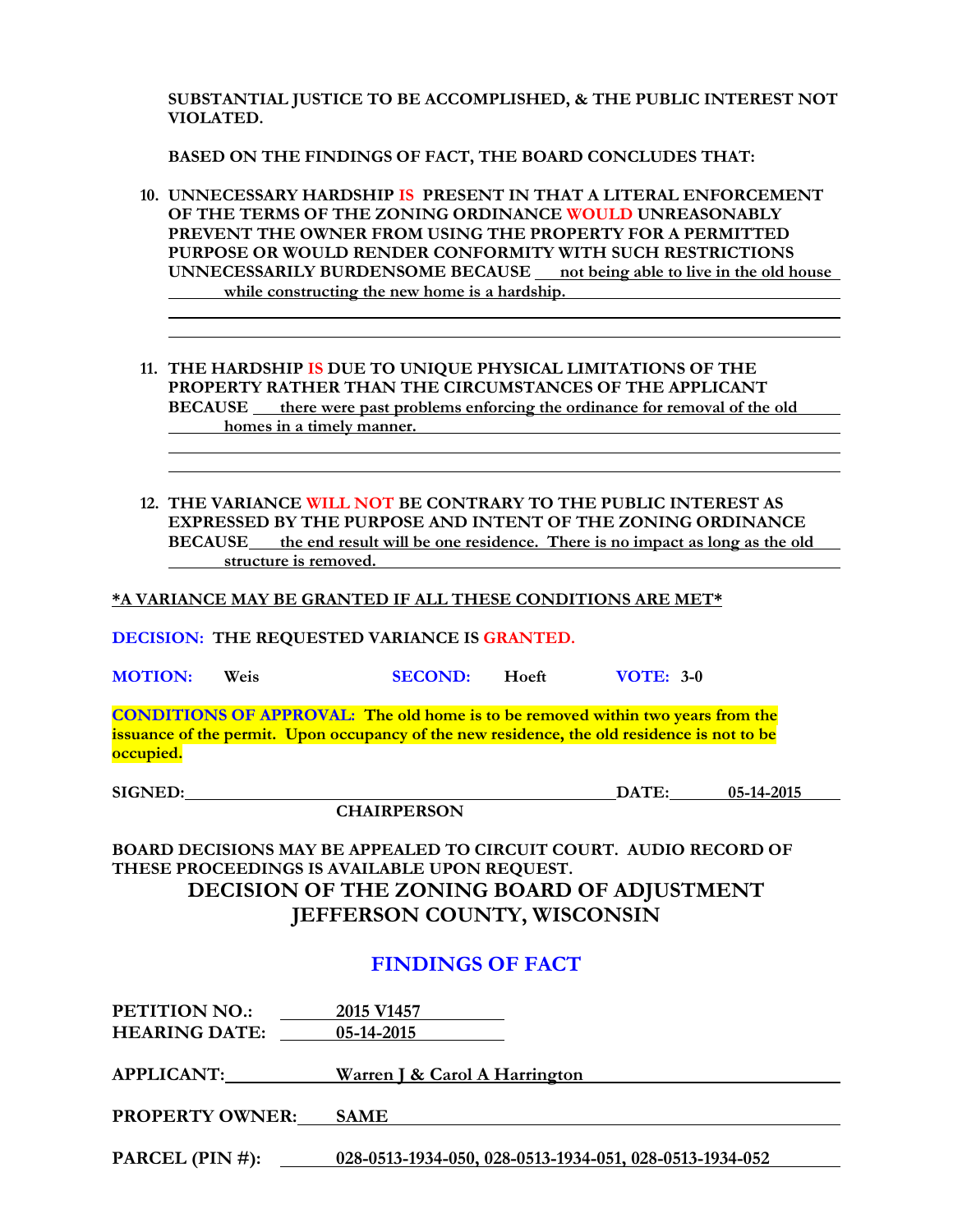**TOWNSHIP: Sumner**

**INTENT OF PETITIONER:** To split a non-conforming lot and transfer it to another **adjacent non-conforming lot.** 

### THE APPLICANT REQUESTS A VARIANCE FROM SECTION 11.09(c) OF **THE JEFFERSON COUNTY ZONING ORDINANCE.**

### **THE FEATURES OF THE PROPOSED CONSTRUCTION AND PROPERTY WHICH RELATE TO THE GRANT OR DENIAL OF THE VARIANCE APPLICATION ARE:**

**The petitioner owns a non-conforming lot which consists of Lot 29 and Lot 30 of Glen Oaks Beach subdivision. The petitioners own lot 31 which is owned by W9495 Lake Drive LLC. Lots 29 and Lot 30 are combined lots due to the fact they are non-conforming and cannot be split. The petitioner would like to transfer the entire lot 30 to lot 31 and sell lot 29 on it own. The provisions of Section 11.09 states that the substandard lot shall not be sold or used without full compliance of the ordinance.** 

**FACTS OR OBSERVATIONS BASED ON SITE INSPECTIONS: Site inspections conducted. Observed property layout & location.**

<u> 1989 - Andrea San Andrea San Andrea San Andrea San Andrea San Andrea San Andrea San Andrea San Andrea San An</u>

**FACTS PRESENTED AT PUBLIC HEARING: See tape, minutes & file.**

### **DECISION STANDARDS**

**A. NO VARIANCE MAY BE GRANTED WHICH WOULD HAVE THE EFFECT OF ALLOWING IN ANY DISTRICT A USE NOT PERMITTED IN THAT DISTRICT**

**---------**

- **B. NO VARIANCE MAY BE GRANTED WHICH WOULD HAVE THE EFFECT OF ALLOWING A USE OF LAND OR PROPERTY WHICH WOULD VIOLATE STATE LAWS OR ADMINISTRATIVE RULES: ---------**
- **C. SUBJECT TO THE ABOVE LIMITATIONS, VARIANCES MAY BE GRANTED WHERE STRICT ENFORCEMENT OF THE TERMS OF THE ORDINANCE RESULTS IN AN UNNECESSARY HARDSHIP & WHERE A VARIANCE IN THE STANDARDS WILL ALLOW THE SPIRIT OF THE ORDINANCE TO BE OBSERVED,**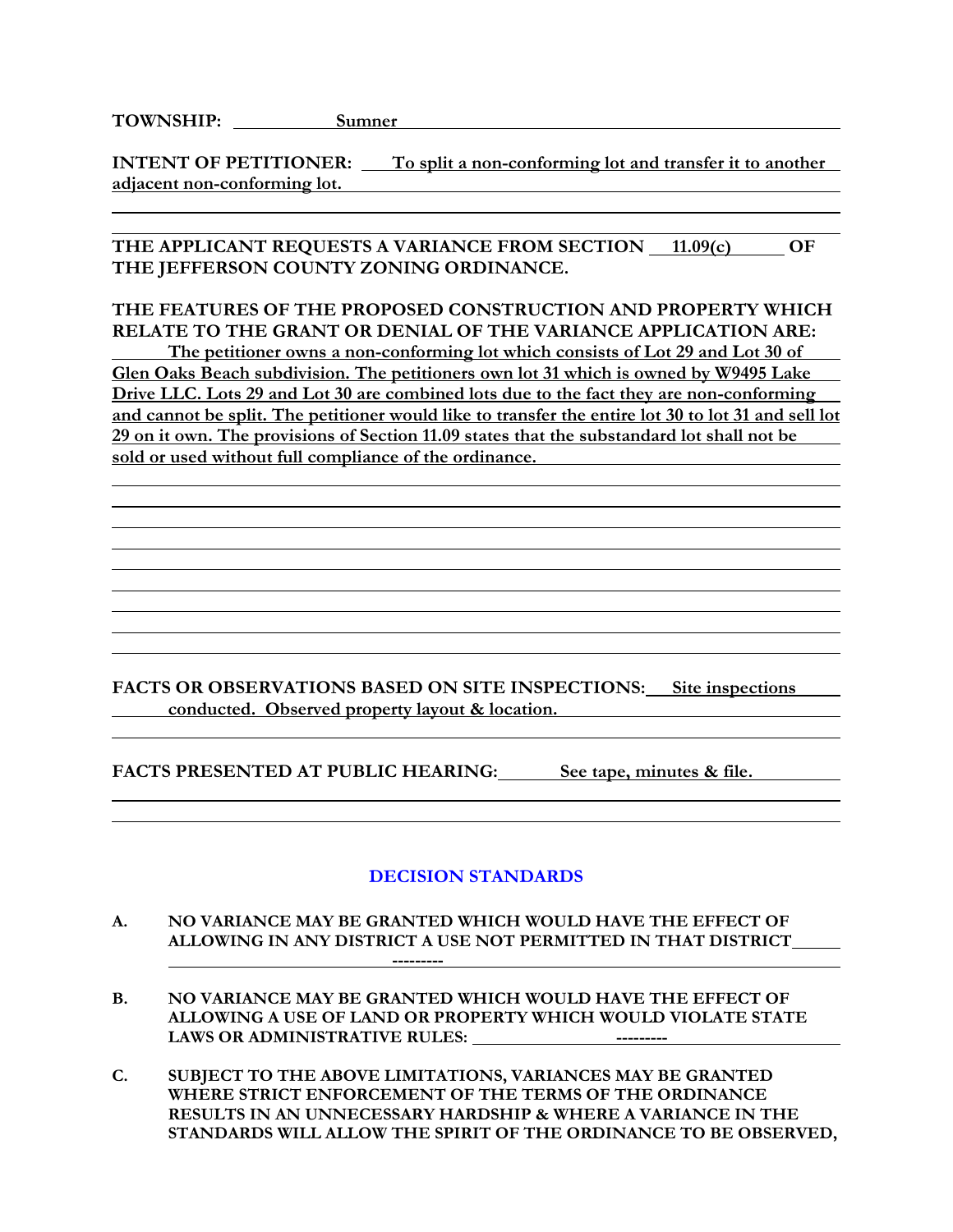**BASED ON THE FINDINGS OF FACT, THE BOARD CONCLUDES THAT:**

- **13. UNNECESSARY HARDSHIP IS PRESENT IN THAT A LITERAL ENFORCEMENT OF THE TERMS OF THE ZONING ORDINANCE WOULD UNREASONABLY PREVENT THE OWNER FROM USING THE PROPERTY FOR A PERMITTED PURPOSE OR WOULD RENDER CONFORMITY WITH SUCH RESTRICTIONS UNNECESSARILY BURDENSOME BECAUSE \_\_ unstable lots unite obsolete property. Attaching the lot to the north parcel creates a better situation, and not being able to do so, creates a hardship.**
- **14. THE HARDSHIP IS DUE TO UNIQUE PHYSICAL LIMITATIONS OF THE PROPERTY RATHER THAN THE CIRCUMSTANCES OF THE APPLICANT BECAUSE** of the unique size of the lot, it now becomes a useable property. The lot **assignment as it exists was created by zoning rules which is not the best situation.**
- **15. THE VARIANCE WILL NOT BE CONTRARY TO THE PUBLIC INTEREST AS EXPRESSED BY THE PURPOSE AND INTENT OF THE ZONING ORDINANCE BECAUSE it improves the area and lot side-yards. It creates a parcel which is better to enable development. The situation is reasonable.**

**\*A VARIANCE MAY BE GRANTED IF ALL THESE CONDITIONS ARE MET\***

**DECISION: THE REQUESTED VARIANCE IS GRANTED.**

| <b>MOTION:</b> | Weis | <b>SECOND:</b> | Carroll | <b>VOTE: 3-0</b> |
|----------------|------|----------------|---------|------------------|
|----------------|------|----------------|---------|------------------|

**CONDITIONS OF APPROVAL/DENIAL:**

**SIGNED: DATE: 05-14-2015**

**CHAIRPERSON**

**BOARD DECISIONS MAY BE APPEALED TO CIRCUIT COURT. AUDIO RECORD OF THESE PROCEEDINGS IS AVAILABLE UPON REQUEST. DECISION OF THE ZONING BOARD OF ADJUSTMENT JEFFERSON COUNTY, WISCONSIN**

## **FINDINGS OF FACT**

| PETITION NO.:<br><b>HEARING DATE:</b> | 2015 V1458<br>05-14-2015               |
|---------------------------------------|----------------------------------------|
| APPLICANT:                            | <b>Steven E Plue</b>                   |
| <b>PROPERTY OWNER:</b>                | Rose M Stella Estate c/o Annette Dixon |
| PARCEL (PIN $#$ ):                    | 028-0513-1613-002                      |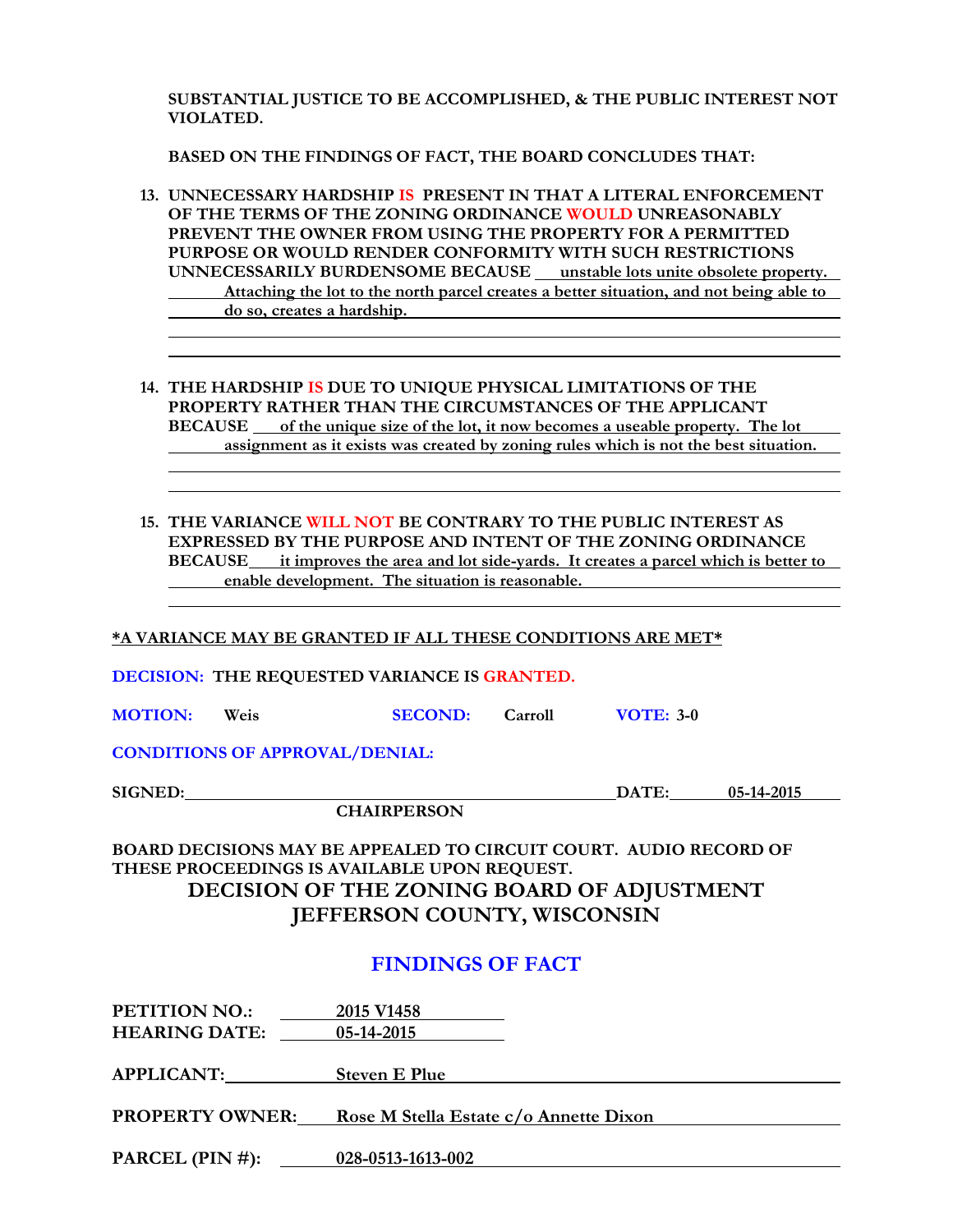**INTENT OF PETITIONER:** To build an accessory structure without a principal **structure on an R-2 zoned lot**

### **THE APPLICANT REQUESTS A VARIANCE FROM SECTION 11.03(f) OF THE JEFFERSON COUNTY ZONING ORDINANCE.**

### **THE FEATURES OF THE PROPOSED CONSTRUCTION AND PROPERTY WHICH RELATE TO THE GRANT OR DENIAL OF THE VARIANCE APPLICATION ARE:**

**The parcel is 1.4 acres and zoned R-2 Residential. The petitioner would like to construct a 40 feet x 50 feet (2,000 sq. ft.) accessory structure in an R-2 without placement of the principal structure. The ordinance requires that accessory structures can only be permitted when a principal structure has been constructed.** 

**FACTS OR OBSERVATIONS BASED ON SITE INSPECTIONS: Site inspections conducted. Observed property layout & location.**

**FACTS PRESENTED AT PUBLIC HEARING: See tape, minutes & file.**

- **A. NO VARIANCE MAY BE GRANTED WHICH WOULD HAVE THE EFFECT OF ALLOWING IN ANY DISTRICT A USE NOT PERMITTED IN THAT DISTRICT ---------**
- **B. NO VARIANCE MAY BE GRANTED WHICH WOULD HAVE THE EFFECT OF ALLOWING A USE OF LAND OR PROPERTY WHICH WOULD VIOLATE STATE LAWS OR ADMINISTRATIVE RULES: ---------**
- **C. SUBJECT TO THE ABOVE LIMITATIONS, VARIANCES MAY BE GRANTED WHERE STRICT ENFORCEMENT OF THE TERMS OF THE ORDINANCE RESULTS IN AN UNNECESSARY HARDSHIP & WHERE A VARIANCE IN THE STANDARDS WILL ALLOW THE SPIRIT OF THE ORDINANCE TO BE OBSERVED,**